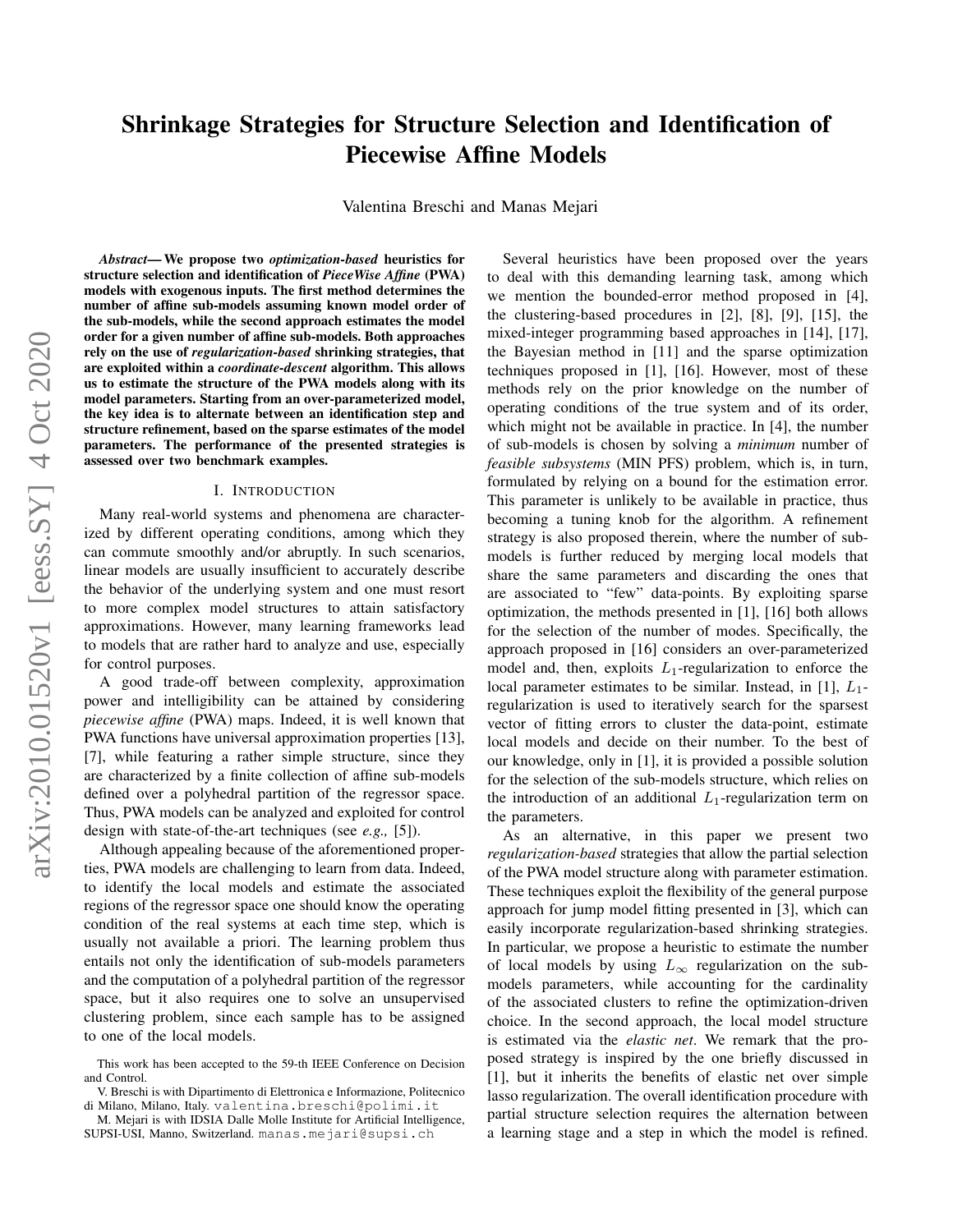Once the model structure is determined, the final model is reestimated by neglecting the shrinkage regularization terms. Although the proposed strategies are quite general and can be straightforwardly extended to other classes of PWA models, in this work we focus on *piecewise affine autoregressive models with exogenous inputs* (PWARX).

The paper is organized as follows. The problem of learning a PWARX model with partially unknown structure is introduced in Section [II](#page-1-0) and the core algorithm used to address this learning task is summarized in Section [III.](#page-1-1) The proposed regularization-based strategies are then discussed in Section [IV,](#page-2-0) and their effectiveness is shown in Section [V](#page-4-0) on a numerical example and an experimental case study. Conclusions and directions for future work are finally discussed in Section [VI.](#page-6-0)

#### II. PROBLEM FORMULATION

<span id="page-1-0"></span>Consider the following *dynamical* data-generating system, whose instantaneous response  $y_t \in \mathcal{Y} \subseteq \mathbb{R}$  to an input  $u_t \in$  $U \subseteq \mathbb{R}$  is given by

<span id="page-1-2"></span>
$$
y_t = f_o(x_t) + e_t^o,\tag{1a}
$$

where  $e_t^{\circ} \in \mathbb{R}$  is a zero-mean additive white noise independent of the *regressor*  $x_t \in \mathcal{X} \subseteq \mathbb{R}^{n_x}$ . Let the regressor be given by the following collection of past input/output samples

<span id="page-1-3"></span>
$$
x_t = \begin{bmatrix} y_{t-1} & \cdots & y_{t-n_a} & u_{t-1} & \cdots & u_{t-n_b} \end{bmatrix}', \qquad (1b)
$$

with  $n_a, n_b \in \mathbb{R}^+$  denoting the *possibly unknown* order of the system. The *unknown* function  $f_0: \mathcal{X} \to \mathbb{R}$  characterizing the underlying regressor/output relationship is assumed to be *nonlinear* and *possibly discontinuous*, but not necessarily piecewise affine.

We aim at finding a PWA approximation  $f$  of the unknown function  $f_0$ , based on a set of inputs  $U = \{u_t\}_{t=1}^T$  and output samples  $Y = \{y_t\}_{t=1}^T$ , generated by [\(1a\)](#page-1-2)-[\(1b\)](#page-1-3). We remark that, due to the universal approximation properties of PWA maps [13], [7], PWA function f can approximate  $f_0$  with an arbitrary accuracy.

The approximating PWA function  $f : \mathcal{X} \to \mathbb{R}$  is defined as

<span id="page-1-6"></span>
$$
f(x_t) = \begin{cases} \tilde{x}'_t \theta_{y,1}, & \text{if } x_t \in \mathcal{X}_1, \\ \vdots \\ \tilde{x}'_t \theta_{y,K}, & \text{if } x_t \in \mathcal{X}_K, \end{cases}
$$
 (2)

with  $\tilde{x}_t = [\alpha_t^t \ 1]'.$  This *piecewise affine autoregressive* model with *exogenous inputs* (PWARX) is a collection of  $K \in \mathbb{N}$ local affine models, characterized by the parameters  $\Theta_y =$  $(\theta_{y,1}, \ldots, \theta_{y,K})$  and defined over a *complete* polyhedral partition<sup>[1](#page-1-4)</sup>  $\{\mathcal{X}_k\}_{k=1}^K$  of the regressor space X. We stress that all the local models share the same structure by definition.

<span id="page-1-4"></span> ${}^{1}\{\mathcal{X}_{k}\}_{k=1}^{K}$  is a complete polyhedral partition of X if  $\bigcup_{k=1}^{K} \mathcal{X}_{k} = \mathcal{X}$ and  $\chi_i \cap \chi_j = \emptyset$ , for  $i \neq j$ ,  $i, j = 1, ..., K$ , with  $\chi_i \circ \chi_i$  denoting the interior of the *i*-th polyhedron  $\mathcal{X}_i$ .

We characterize the partition through a piecewise affine separator function  $\phi : \mathbb{R}^{n_x} \to \mathbb{R}$ , defined as

<span id="page-1-5"></span>
$$
\phi(x) = \max_{k=1,\dots,K} \left\{ \theta'_{x,k} \tilde{x} \right\},\tag{3}
$$

where  $\theta'_{x,k} \in \mathbb{R}^{n_x+1}$ . Thus, a polyhedron  $\mathcal{X}_i$  can be described by the following linear inequalities

<span id="page-1-7"></span>
$$
\mathcal{X}_i = \{ x \in \mathbb{R}^{n_x} : (\theta_{x,i} - \theta_{x,j})' \tilde{x} \ge 0, j = 1, ..., K, j \ne i \}.
$$
\n(4)

Therefore, learning a PWARX model from data amounts at:  $(i)$  choosing the number of affine sub-models  $K$ ;  $(ii)$ estimating the parameters  $\Theta_u$  of the local models, (iii) finding the parameters  $\Theta_x = (\theta_{x,1}, \dots, \theta_{x,K})$  characterizing the PWA separator in  $(3)$ , and, eventually,  $(iv)$  selecting the order of the sub-models, namely  $n_a$  and  $n_b$ , when it is unknown.

In this work, we split model structure selection into two separate tasks by assuming that *either* the number of local models K *or* the sub-model order is fixed a priori. In the first task, we estimate  $(\Theta_u, \Theta_x, K)$  for fixed  $n_a, n_b$ , while in the second one we fix K and retrieve  $(\Theta_u, \Theta_x, n_a, n_b)$  from data.

#### III. LEARNING PWARX MODEL

<span id="page-1-1"></span>It is well known that learning PWA approximating map is quite challenging, since this problem is NP-hard [12] even for an a-priori fixed model structure. Indeed, it requires the concurrent solution of local linear regressions, a classification and a clustering problem. To cope with this, we recall the *modular* optimization problem presented in [3, Section 2.2.1.] for PWA regression and we summarize the steps of the *coordinate-descent* approach proposed therein to solve the problem at hand.

Let  $X = \{x_t\}_{t=1}^T$  be the sequence of regressors constructed from the available input/output dataset  $\{U, Y\}$ . Let  $s_t \in \{1, \ldots, K\}$  be the *latent* variable, that indicates which local model is associated with the t-th regressor/output pair  $\{\tilde{x}_t, y_t\}$ , such that the sequence  $\mathcal{S} = \{s_t\}_{t=1}^T$  comprises the label associated to each data point.

Within the optimization-based framework of [3], learning a generic *jump* model entails the solution of the following optimization problem:

<span id="page-1-8"></span>
$$
\min_{\Theta_y, \Theta_x, \mathcal{S}} \quad \sum_{t=1}^T \left[ \ell_y(y_t, x_t, \theta_{y, s_t}) + \rho \ell_x(x_t, \theta_{x, s_t}) \right] + \sum_{k=1}^K \left[ r_y(\theta_{y, k}) + \rho r_x(\theta_{x, k}) \right],
$$
\n(5a)

In particular, for the PWARX model class [\(2\)](#page-1-6)-[\(3\)](#page-1-5), the *loss function*  $\ell_y : \mathcal{X} \times \mathcal{Y} \times \mathbb{R}^{n_x+1} \to \mathbb{R} \cup \{+\infty\}$  is chosen as the squared *local fitting error*, *i.e.,*

$$
\ell_y(y_t, x_t, \theta_{y, s_t}) = (y_t - \tilde{x}_t' \theta_{y, s_t})^2, \tag{5b}
$$

and the loss function  $\ell_x : \mathcal{X} \times \mathbb{R}^{n_x+1} \to \mathbb{R} \cup \{+\infty\}$  is

$$
\ell_x(x_t, \theta_{x,s_t}) = \sum_{\substack{j=1 \\ j \neq s_t}}^K \max\{0, (\theta_{x,j} - \theta_{x,s_t})' \tilde{x}_t + 1\}^2, \quad \text{(5c)}
$$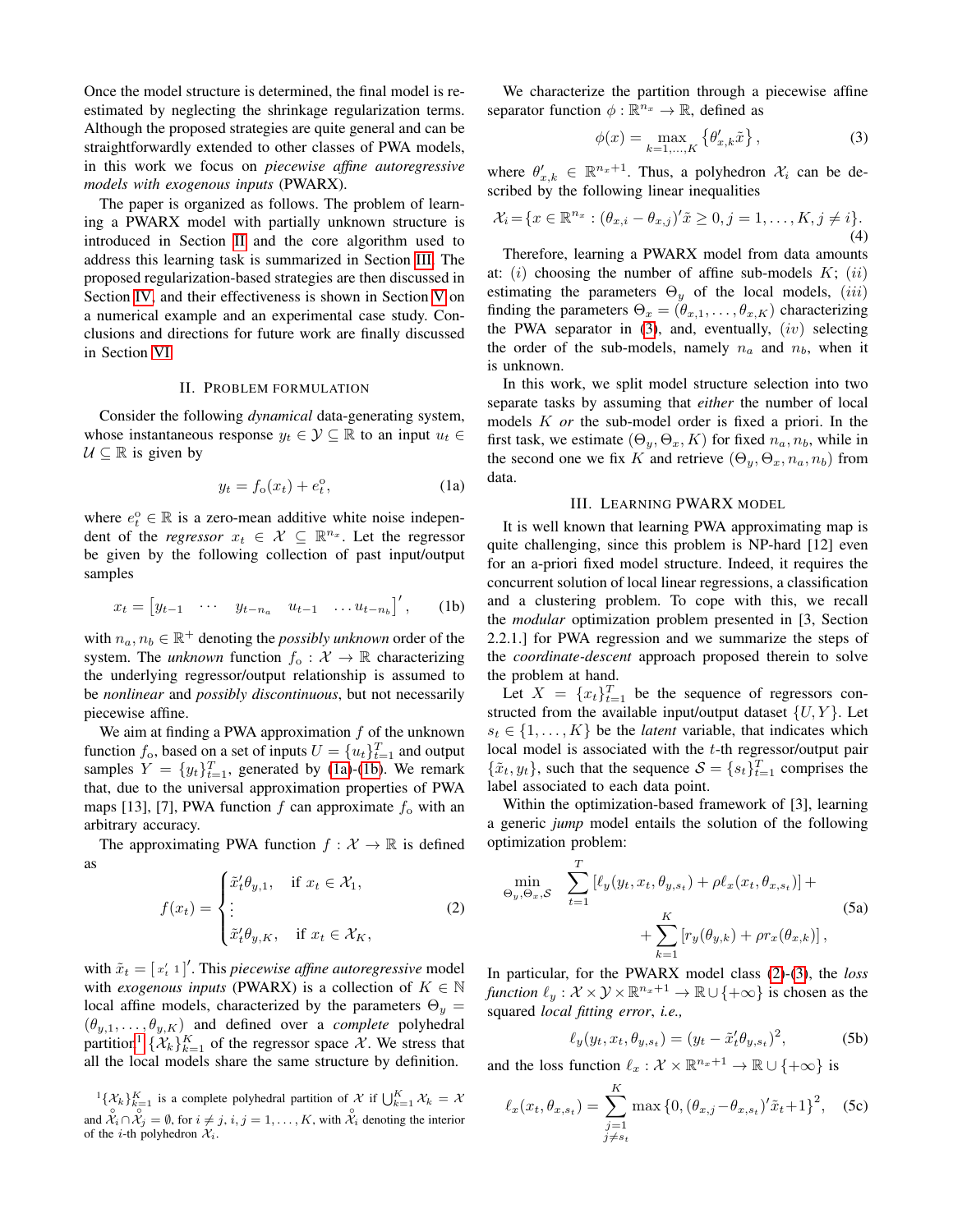so to account for the violations of the inequalities in [\(4\)](#page-1-7). The *regularizers*  $r_y$  :  $\mathbb{R}^{n_x+1} \rightarrow \mathbb{R} \cup \{+\infty\}$  and  $r_x$  :  $\mathbb{R}^{n_x+1} \rightarrow \mathbb{R} \cup \{+\infty\}$  act on the parameters  $\Theta_y$  and  $\Theta_x$ , characterizing the local models and the PWA separator respectively. The positive hyper-parameter  $\rho$  balances the effect of each term on the overall cost. From [\(5a\)](#page-1-8), it is clear that the discrete sequence  $S$  couples the regularized linear regressions and the multi-category discrimination problems, that have to be solved to find  $\Theta_u$  and  $\Theta_x$ , respectively. Nonetheless, once S is fixed, the parameters  $\Theta_y$  and  $\Theta_x$ can be found independently from one another. On the other hand, for a given  $\Theta_y$  and  $\Theta_x$ , the discrete sequence S can be computed using *dynamic programming* (DP) [6] technique in a computationally efficient manner.

Based on the above considerations, we exploit the *coordinate-descent* approach proposed in [3] by alternatively solving problem [\(5a\)](#page-1-8) with respect to  $\Theta_u$  and  $\Theta_x$ , for a fixed sequence S, and optimizing with respect to S for fixed  $\Theta_y$ and  $\Theta_x$ . The three step procedure tailored for the solution of problem [\(5a\)](#page-1-8) is summarized in Algorithm [1](#page-2-1) where, with a slight abuse of notation, we denote

$$
\ell_y(Y, X, \Theta_y, \mathcal{S}) = \sum_{t=1}^T \ell_y(y_t, x_t, \theta_{y, s_t}), \tag{6a}
$$

$$
\ell_x(X, \Theta_x, \mathcal{S}) = \sum_{t=1}^l \ell_x(x_t, \theta_{x, s_t}),
$$
 (6b)

$$
r_y(\Theta_y) = \sum_{k=1}^K r_y(\theta_{y,k}), \quad r_x(\Theta_x) = \sum_{k=1}^K r_x(\theta_{x,k}).
$$
 (6c)

Given the structure of the local models, the problem ought to be solved at step [1.1](#page-2-2) can be split into  $K$  distinct regularized linear regression problems, one for each local models. We remark that each sub-model is updated by using only the data points that are associated to it, according to the estimated mode sequence  $S^{i-1}$ . The estimation of the PWA separator at step [1.2](#page-2-3) entails the solution of a multi-category discrimination problem, which can be efficiently computed with the Newton-like method proposed in [8]. The mode sequence is finally updated at step [1.3](#page-2-4) via DP [6], as detailed in [3], by neglecting the regularization terms as they are independent of S. Note that, the tunable parameter  $\rho \in \mathbb{R}^+$  is not considered when optimizing with respect to  $\Theta_y$  and  $\Theta_x$  (steps [1.1-](#page-2-2)[1.2\)](#page-2-3), but it is exploited when updating the mode sequence to tradeoff between the fitting error and the cost of choosing a certain polyhedral region.

*Remark 1 (Inference hints):* Once a PWARX model is retrieved by running Algorithm [1,](#page-2-1) for each new regressor  $x_t$  the active local model can be computed as

$$
\hat{s}_t = \max_{k=1,\dots,K} \left\{ (\theta_{x,k}^\star)' \tilde{x}_t \right\},\tag{7a}
$$

and, accordingly, the corresponding output can be obtained as follows:

$$
\hat{y}_t = \tilde{x}_t' \theta_{y, \hat{s}_t}^{\star}.
$$
 (7b)

 $\blacksquare$ 

<span id="page-2-1"></span>Algorithm 1 [Coordinated descent for learning PWARX [3]] **Input:** Data  $\{Y, X\}$ ; initial mode sequence  $S^0$ ;  $\rho \in \mathbb{R}^+$ .

1. for  $i = 1, \ldots$  do

 $\triangleright$  Estimate local functions

- <span id="page-2-2"></span>1.1.  $\Theta_y^i \leftarrow \arg \min_{\Theta_y} \ell_y(Y, X, \Theta_y, \mathcal{S}^{i-1}) + r_y(\Theta_y)$ . Estimate linear separators
- <span id="page-2-3"></span>1.2.  $\Theta_x^i \leftarrow \arg \min_{\Theta_x} \ell_x(X, \Theta_x, \mathcal{S}^{i-1}) + r_x(\Theta_x)$ 
	- $\triangleright$  Estimate mode sequence
- <span id="page-2-4"></span>1.3.  $S^i \leftarrow \arg \min_{S} \ell_y \left( Y, X, \Theta_y^i, S \right) + \rho \ell_x(X, \Theta_x^i, S)$
- 2. until  $S^i = S^{i-1}$

**Output**: Local models  $\Theta_y^* = \Theta_y^i$ ; PWA separator  $\Theta_x^* = \Theta_x^i$ ; sequence  $S^* = S^i$ .

# <span id="page-2-0"></span>IV. REGULARIZATION-BASED STRATEGIES FOR MODEL STRUCTURE SELECTION

Suppose that either the number of sub-models characterizing the PWA map in [\(2\)](#page-1-6) or their local structure is *unknown* and assume that bounds on the values of these unknowns are given by the maximum tolerable complexity of the estimated model.

To determine the unknown PWARX model structure (*i.e.,* either the number of sub-models K or their model order  $n_a$ ,  $n_b$ ), the regularization terms in the objective function of [\(5a\)](#page-1-8) can be shaped so to use well-known *regularization-based* shrinkage techniques to choose the structure of the estimated PWARX model in [\(2\)](#page-1-6), directly from data. This allows to avoid grid searches, which usually require an exhaustive exploration of the unknown parameter space.

In this work, starting from an over-parameterized model, we aim at devising iterative structure selection strategies that rely on runs of Algorithm [1](#page-2-1) with tailored regularization terms. In particular, we focus on the selection of the *group regularization*  $r_y(\Theta_y)$ , which acts on the parameters of the local models.

Two different choices of  $r_y(\Theta_y)$  are made to tackle the problems of estimating the number of sub-models K and the model order  $n_a$ ,  $n_b$  respectively. For both problems, we fix the regularizer  $r_x(\Theta_x)$  acting on the parameters  $\Theta_x$  of the PWA seperator as follows

$$
r_x(\Theta_x) = \lambda \sum_{k=1}^K \|\theta_{x,k}\|_2^2,
$$
 (8)

with  $\lambda \in \mathbb{R}^+$  being a hyper-parameter to be tuned. This choice makes the multi-category discrimination optimization at step [1.2](#page-2-3) of Algorithm [1](#page-2-1) strictly convex, thus reducing the complexity of the resulting model. In the following, we introduce two different strategies based on the choice of  $r_y(\Theta_y)$ , respectively tailored to handle the selection of K, for fixed local model structure, and the choice of  $n_a$  and  $n_b$ , for a given number of local models. In the latter scenario, we assume that  $n_a, n_b \geq 1$ , namely that the response of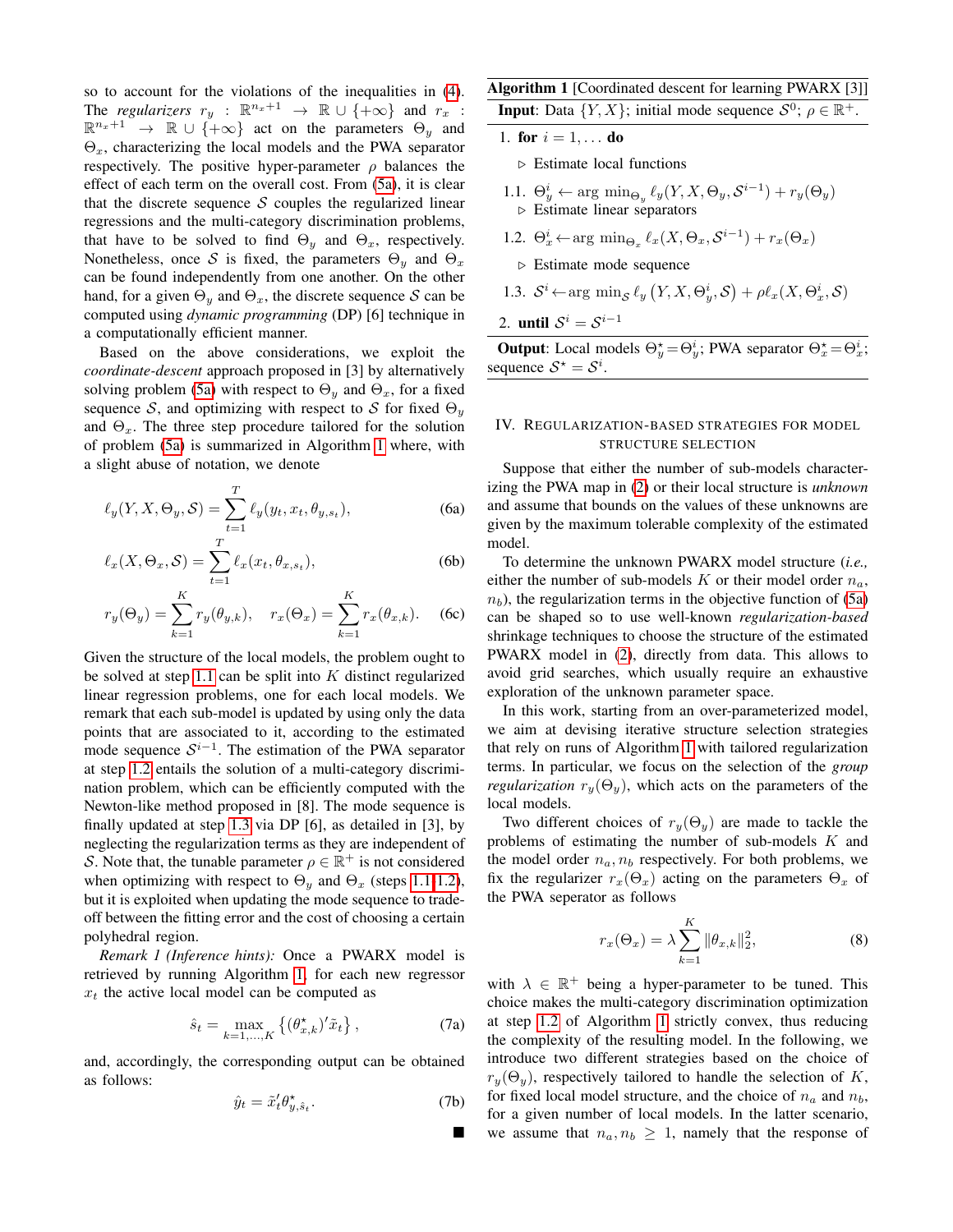the system at a given instant always depends at least on the previous input/output pair. In both cases, we assume that the dataset is relatively *balanced*, namely we expect that the local models are associated to a reasonable number of samples for the overall model to be identifiable with sufficient accuracy.

# *A. Number of local model selection via* L<sup>∞</sup> *regularization*

In this subsection, we outline the strategy to estimate number of local models K for a fixed model orders  $n_a$ ,  $n_b$ . Let us assume that at most  $K_{max}$  local models in [\(2\)](#page-1-6) are sufficient to accurately describe  $f_0$  in [\(1a\)](#page-1-2) and  $K_{max}$  is known. As a first step towards the definition of a strategy to select the number of sub-models, we introduce a regularization term  $r_y(\Theta_y)$  that shrinks the entire parameter vectors  $\theta_{y,k}$  towards zero, when the corresponding sub-models are redundant. To this end, we choose  $r_u(\Theta_u)$  to be a convex combination of *group Tikhonov* regularization and a term penalizing the mixed L1−∞-norm of the parameter vectors, *i.e.,*

<span id="page-3-1"></span>
$$
r_y(\Theta_y) = \mu \sum_{k=1}^K \|\theta_{y,k}\|_2^2 + \nu \sum_{k=1}^K \|\theta_{y,k}\|_{\infty},
$$
 (9)

where  $\mu, \nu \in \mathbb{R}$  are hyper-parameters to be tuned. The term penalizing the sum of the infinity norms (*i.e.,* the mixed  $L_{1-\infty}$ -norm), ensures that, at the solution, the vector  $\theta_{u,k}$  is either full or have all elements nearly identical to zero. Thus, only the component of  $\theta_{v,k}$  with the highest absolute value affects the cost. The additional  $L_2$  regularization term is introduced for a better numerical conditioning of the problem when the parameter vector is not shrunk towards zero.

Since the shrinkage strategy might lead to parameter vectors with rather small elements, that are still not identically zero, we label a local model as *redundant* if the associated parameter vector  $\theta_{y,k}$  satisfies the following inequality:

<span id="page-3-2"></span>
$$
\|\theta_{y,k}\|_{\infty} \le \delta,\tag{10}
$$

where  $\delta \in \mathbb{R}^+$  is a relatively small hyper-parameter to be tuned.

Accordingly, starting from an over-parameterized model with  $K = K_{max}$ , the procedure for the automatic selection of the model structure is summarized in Algorithm [2.](#page-3-0) At the beginning of each iteration, Algorithm [1](#page-2-1) is run with the regularization term in [\(9\)](#page-3-1). Therefore, the estimation of the local models for a fixed mode sequence  $S$  (step [1.1](#page-2-2) of Algorithm [1\)](#page-2-1) entails the solution of the following problem:

$$
\min_{\Theta_y} \sum_{t=1}^T \sum_{k=1}^K (y_t - \tilde{x}_t' \theta_{y, s_t})^2 + \mu \sum_{k=1}^K \|\theta_{y, k}\|_2^2 + \nu \sum_{k=1}^K \|\theta_{y, k}\|_{\infty}.
$$
\n(11)

Once the new PWARX model is retrieved (*i.e.,* once algorithm [1](#page-2-1) has stopped), redundant sub-models are detected by checking the condition in [\(10\)](#page-3-2) for the estimated parameters  $\Theta_{y}^{\star}$  and the number of local models is updated accordingly (see steps [1.2](#page-3-3) and [1.4.1\)](#page-3-4). Specifically, at step [1.2,](#page-3-3) the set of indexes  $\mathcal{R}^j$  corresponding to the redundant sub-models is updated based on the criterion [\(10\)](#page-3-2) and at [1.4.1,](#page-3-4) the number of local models  $K^j$  is updated by subtracting the

# <span id="page-3-0"></span>**Algorithm 2** [Selection of the number of sub-models  $K$ ]

**Input:** Dataset  $\{Y, X\}$  of length T; initial mode sequence  $\mathcal{S}^0$ ;  $\rho, \mu, \nu, \lambda, \delta \in \mathbb{R}^+$ ; maximum number of local models  $K^0 = K_{max}.$ 

<span id="page-3-5"></span><span id="page-3-3"></span>1. for  $j = 1, ...$  do 1.1. **run** Algorithm [1](#page-2-1) for  $K = K^{j-1}$  and  $r_y(\Theta_y)$  as in [\(9\)](#page-3-1); 1.2.  $\mathcal{R}^j \leftarrow \{k \in \{1, ..., K^{j-1}\} : ||\theta_{y,k}^*||_{\infty} \le \delta\};$ 1.3. if  $\mathcal{R}^j = \emptyset$  do 1.3.1.  $\mathcal{C}_{\emptyset}^j$  ← { $k \in \{1, ..., K^{j-1}\} : \#\mathcal{C}_k \leq 0.01 \cdot T\};$ 1.3.2.  $K^j \leftarrow K^{j-1} - K^j_{\emptyset}$  $\psi_{\emptyset}^j$ , with  $K_{\emptyset}^j = \# \mathcal{C}_{\emptyset}^j$  $_{\emptyset}^{\jmath}.$ 1.4. else 1.4.1.  $K^j \leftarrow K^{j-1} - K^j_R$ , with  $K^j_R = \# \mathcal{R}^j$ ;

<span id="page-3-6"></span><span id="page-3-4"></span>1.5. end if; 2. until  $K^j = K^{j-1}$ 

**Output**: Number of sub-models 
$$
K^* = K^j
$$
.

number of redundant sub-models (*i.e.* the cardinality  $\#\mathcal{R}^j$ of set  $\mathcal{R}^{j}$ ) from the number of sub-models estimated  $K^{j-1}$ at the previous iteration. If no redundant model is detected  $(\#\mathcal{R}^j = 0)$ , at steps [1.3.1-](#page-3-5)[1.3.2](#page-3-6) we further check the clusters  $\{\mathcal{C}_k\}_{k=1}^K$  induced by S, *i.e.*,

$$
C_k = \{x_t \in X : s_t^* = k\}, \quad k = 1, ..., K \tag{12}
$$

and we exploit the assumption that the dataset is balanced to remove as many local models as the number of *almost empty* clusters, namely sets with cardinality  $\#\mathcal{C}_k$  smaller or equal than 1% of the overall dataset. This procedure is iterated until  $K$  does not vary over two consecutive iterations.

Once Algorithm [2](#page-3-0) is terminated a new instance of Algo-rithm [1](#page-2-1) is run with  $r_y(\Theta_y)$  defined as in [\(9\)](#page-3-1) with  $\nu = 0$ to identify the final PWARX model with number of local models  $K^*$ .

## *B. Model order selection via the Elastic Net*

In this section, we present the algorithm to estimate the model orders  $n_a$  and  $n_b$  of the local affine sub-models, assuming the number of modes  $K$  and upper bounds on the parameters  $n_a$  and  $n_b$  are known.

To this end, the regularization term  $r_y(\Theta_y)$  needs to be selected in order *not* to shrink the entire parameter vector to zero (as done in the previous subsection), but only its *redundant* components. Accordingly, we exploit *elastic net* regularization by setting  $r_y(\Theta_y)$  as:

<span id="page-3-7"></span>
$$
r_y(\Theta_y) = \mu \sum_{k=1}^K \|\theta_{y,k}\|_2^2 + \nu \sum_{k=1}^K \|\theta_{y,k}\|_1, \qquad (13)
$$

with  $\mu, \nu \in \mathbb{R}^+$  being hyper-parameters to be tuned to balance the effect of the two regularization terms. This choice allows us to still enforce parameter selection, thanks to the shrinkage property of the *group lasso* term which shrinks to zero all the parameters associated to unnecessary terms in the regressor, while the presence of the quadratic penalty leads to a more stable and efficient regularization path [18].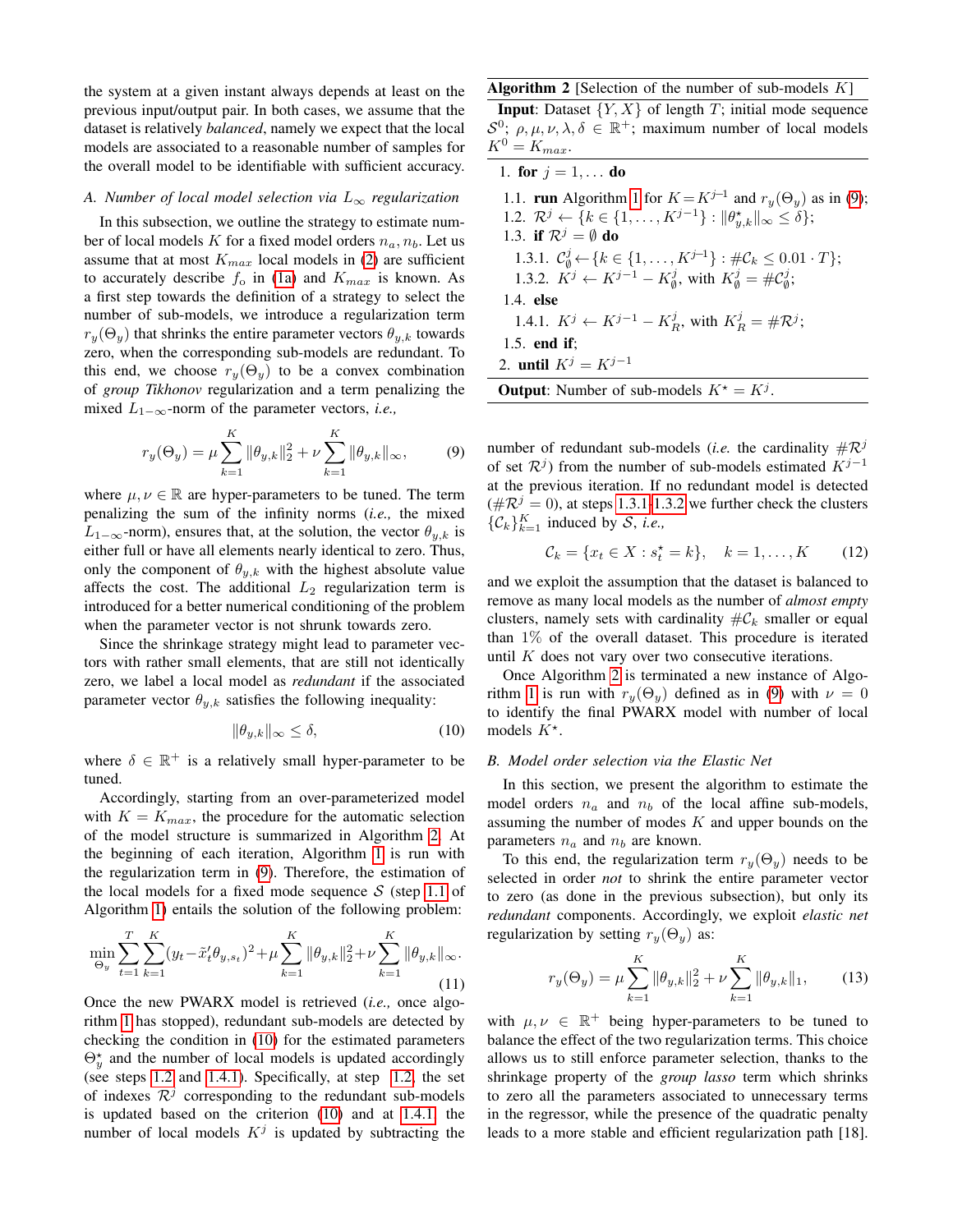<span id="page-4-2"></span>Algorithm 3 [Selection of the sub-models structure]

**Input:** Dataset  $\{Y, U\}$  of length T; initial mode sequence  $\mathcal{S}^0$ ;  $\rho, \mu, \nu, \lambda, \delta \in \mathbb{R}^+$ ; maximum model complexity  $n_a^0 =$  $n_{a,max}$  and  $n_b^0 = n_{b,max}$ .

<span id="page-4-6"></span><span id="page-4-3"></span>1. for  $j = 1, ...$  do 1.1. **construct**  $X = \{x_t\}_{t=1}^T$  for  $n_a = n_a^{j-1}$  and  $n_b = n_b^{j-1}$ ; 1.2. **run** Algorithm [1](#page-2-1) for  $r_y(\Theta_y)$  in [\(13\)](#page-3-7); 1.3.  $n_a^j \leftarrow \max_k \# \{ i \in \{1, ..., n_a^{j-1}\} : ||[\theta_{y,k}^*]_i|| \ge \delta \};$ 1.4.  $n_b^j \leftarrow \max_k \#\{i \in \{1, \ldots, n_b^{j-1}\} : ||[\theta_{y,k}^*]_{i+n_a^{j-1}}|| \ge \delta\};$ 2. **until**  $n_a^j = n_a^{j-1}$  **and**  $n_b^j = n_b^{j-1}$ 

<span id="page-4-4"></span>

As the regularization strategy might not lead to parameters that are exactly identical to zero, we remove all terms in the regressor but the one associated to the affine term, for which

<span id="page-4-1"></span>
$$
\|[\theta_{y,k}]_i\| \le \delta, \quad i = 1, \dots, n_a + n_b \tag{14}
$$

where  $[\theta_{y,k}]_i$  denotes the *i*-th component of  $\theta_{y,k}$  and  $\delta \in \mathbb{R}^+$ is a hyper-parameter to be tuned, accounting for the fact that the regularization strategy might not lead to parameters that are exactly identical to zero. With this we imply that the affine term should never be neglected.

Note that, by testing the condition in [\(14\)](#page-4-1) independently for all local models, we do not consider that they share the same structure and thus we cannot enforce this property on the PWA map in [\(2\)](#page-1-6). Nonetheless, a possible heuristic to enforce this property on the PWA map [\(2\)](#page-1-6) is to select  $n_a$ and  $n_b$  as follows:

<span id="page-4-5"></span>
$$
\hat{n}_a = \max_{k=1,\dots,K} \# \{ i \in \{1,\dots,n_a\} : ||[\theta_{y,k}]_i|| \ge \delta \}, \quad \text{(15a)}
$$
\n
$$
\hat{n}_b = \max_{k=1,\dots,K} \# \{ i \in \{1,\dots,n_b\} : ||[\theta_{y,k}]_{n_a+i}|| \ge \delta \}, \quad \text{(15b)}
$$

which evaluates condition in [\(14\)](#page-4-1) for all local models and fixes the model order of all local models to that of the submodel with the *least* shrinkage. We stress that this approach might be *conservative*, since model structure selection relies on the characteristics of at most 2 sub-models.

Algorithm [3](#page-4-2) summarizes the proposed strategy for estimating the model orders of the local sub-models. Similar to the Algorithm [2,](#page-3-0) this strategy relies on recurrent iterations of Algorithm [1](#page-2-1) run with  $r_y(\Theta_y)$  defined as in [\(13\)](#page-3-7). We start from an over-parameterized model with parameters  $n_{a,max}$  and  $n_{b,max}$  and run Algorithm [3](#page-4-2) till the model order is invariant within two consecutive iterations. The model order is then updated at steps [1.3](#page-4-3) and [1.4,](#page-4-4) according to the conditions given in [\(15\)](#page-4-5). Note that, since the model order is iteratively refined, at the beginning of every new run the dataset has to be updated along with the model structure, by redefining  ${x_t}_{t=1}^T$  according to the definition in [\(1b\)](#page-1-3) (see step [1.1](#page-4-6) of Algorithm [3\)](#page-4-2).

Once the model structure has been retrieved, Algorithm [1](#page-2-1) is run once more for  $n_a^*$  and  $n_b^*$  to obtain the PWARX model, imposing  $\nu = 0$  in [\(13\)](#page-3-7).

*Remark 2:* For a proper choice of the hyper-parameters  $\mu$ ,  $\nu$ , the number of iterations required in Algorithms [2](#page-3-0) and [3](#page-4-2) might be ideally reduced to 1. Nevertheless, the iterative nature of Algorithms [2](#page-3-0) and [3](#page-4-2) is expected to result in a good selection of the model structure, even when the hyperparameters are not tuned to optimality. In this way, the burden due to cross-validation/grid search for tuning the hyper-parameters can be reduced.

# V. CASE STUDIES

<span id="page-4-0"></span>In this section, the performance of the proposed model selection strategies is assessed on two benchmark examples, taken from [4]. The first academic example involves the identification of the PWARX system considered in [4], while the second case study involves modeling the dynamics of a placement process in a pick-and-place machine using experimental data [11]. In both case studies, the model structure selection and identification procedures are performed starting from over-parametrized models with  $K_{max} = 10$  or  $n_{a,max} = n_{b,max} = 10$ , respectively. The tuning parameters  $\mu$  and  $\nu$  in the regularization terms [\(9\)](#page-3-1) and [\(13\)](#page-3-7) are selected so that  $\mu \in (0,1)$  and

<span id="page-4-7"></span>
$$
\nu = 1 - \mu,\tag{16}
$$

respectively. In this way, we reduce the number of tunable parameters, by considering a convex combination of the  $L_2$ and lasso regularizations.

All computations are carried out an a i7 2.8 GHz Intel core processor running MATLAB 2019a. The local regression problem in Algorithm [1](#page-2-1) are solved by using the CVX package [10], while the PWA separator is estimated via the computationally efficient batch approach proposed in [8], by exploiting the auxiliary parameters used in the example reported therein. To improve the quality of the solution and reduce its dependence on the initial conditions, Algorithm [1](#page-2-1) is always executed for  $N = 20$  different initial mode sequences  $S^0$  and the PWARX model is selected as the one leading to the minimum cost.

### *A. Numerical example: identification of a PWARX system*

Consider the following PWARX data-generating system with  $K = 3$  operating conditions

$$
y_{t} = \begin{cases} \begin{bmatrix} -0.4 & 1 & 1.5 \end{bmatrix} \tilde{x}_{t} + e_{t}^{0}, & \text{if } \begin{bmatrix} 4 & -1 & 10 \end{bmatrix} \tilde{x}_{t} < 0, \\ \begin{bmatrix} 0.5 & -1 & -0.5 \end{bmatrix} \tilde{x}_{t} + e_{t}^{0}, & \text{if } \begin{bmatrix} 4 & -1 & 10 \end{bmatrix} \tilde{x}_{t} \ge 0 & \\ \begin{bmatrix} 5 & 1 & -6 \end{bmatrix} \tilde{x}_{t} < 0, \\ \begin{bmatrix} -0.3 & 0.5 & -1.7 \end{bmatrix} \tilde{x}_{t} + e_{t}^{0}, & \text{if } \begin{bmatrix} 5 & 1 & -6 \end{bmatrix} \tilde{x}_{t} > 0, \end{cases} \end{cases} \tag{17}
$$

where

$$
\tilde{x}_t = \begin{bmatrix} y_{t-1} & u_{t-1} & 1 \end{bmatrix}'
$$

.

The system is excited with a sequence of random *i.i.d.* inputs uniformly distributed in the interval  $[-4, 4]$  and the corresponding outputs are corrupted by a zero-mean additive noise sequence  $e_o$ , uniformly distributed in the interval  $[-0.8, 0.8]$ . To asses the performance of the proposed structure selection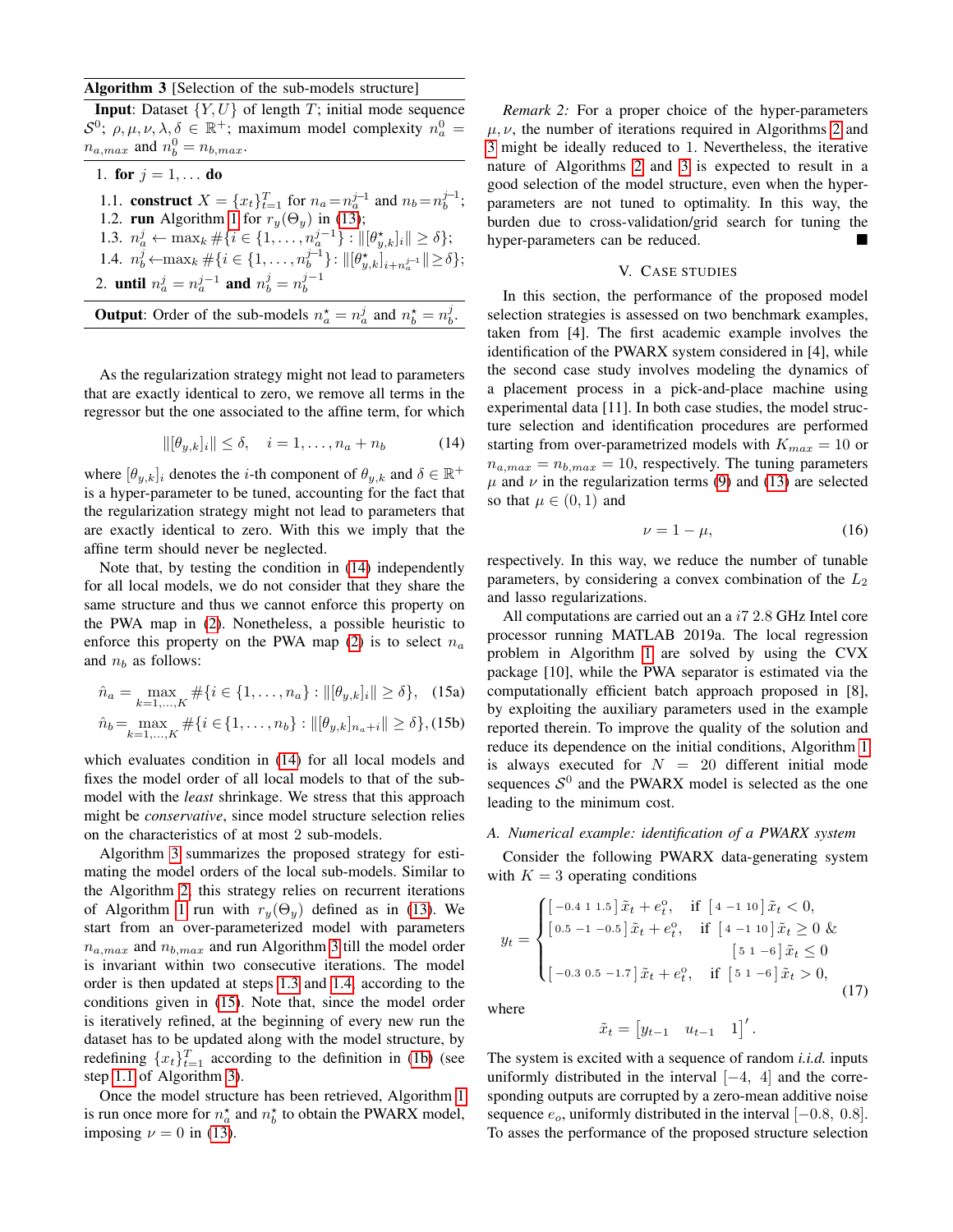strategies over different realizations of the training set, we perform a Monte-Carlo simulation with 80 runs. At each Monte-Carlo iteration, a new dataset of length  $T = 2000$ is generated with different realizations of the inputs and the measurement noise sequences. The effect of the noise  $e^{\circ}$ on the measurement output yields an average *signal-to-noise ratio* (SNR),

$$
SNR = 10 \log \frac{\sum_{t=1}^{T} (y_t - e_t^0)^2}{\sum_{t=1}^{T} (e_t^0)^2} = 16 \text{ dB.}
$$
 (18)

The hyper-parameters are set to  $\lambda = 10^{-3}$ ,  $\rho = 1$  and  $\mu =$ 0.1 and  $\nu$  is selected according to [\(16\)](#page-4-7).

*1) Unknown* K*:* Let us assume that the model order of the system is known, namely that  $n_a = n_b = 1$ , but that the number of local models  $K$  is unknown. We iterate Algorithm [2](#page-3-0) to estimate the appropriate number of modes, with  $\delta$  in [\(10\)](#page-3-2) set to 0.01. Throughout the Monte Carlo runs only twice the true number of modes  $K^* = 3$  is not retrieved, in which cases the number of sub-models is estimated to be either 4 or 5. The average values and standard deviations of the estimated sub-model parameters obtained over the remaining 78 runs (for which true number of modes  $K^* = 3$ has been retrieved) are reported in Table [I.](#page-6-1) These results clearly show that proposed approach allows us to accurately reconstruct the local models. In turn, this implies an accurate reconstruction of the polyhedral partition, as proven by the comparison between the true parameters characterizing the partition *vs* the mean and standard deviation of the ones obtained from the estimated PWA separator in Table [II.](#page-6-2) Overall, the structure of the underlying PWARX system system has been reconstructed accurately.

*2) Unknown*  $n_a$  *and*  $n_b$ : We now assume that the number of sub-models  $K = 3$  is known, while the model orders  $n_a, n_b$  of the local sub-models are unknown. Algorithm [3](#page-4-2) is iterated over the 80 Monte Carlo runs to estimate  $n_a$  and  $n_b$  along with the parameters of the PWARX model, with  $\delta = 0.01$ . As shown in the histogram reported in Figure [1,](#page-6-3) the model orders of the initial over-parameterized model (with  $n_{a,max} = n_{b,max} = 10$ ) are shrunk and the final model is close in structure to the true one. From Figure [1,](#page-6-3) it can be seen that the proposed approach detected the true model order  $n_a^* = 1$  and  $n_b^* = 1$  for about 60% and 40% of the Monte-Carlo runs, respectively. Note that, for about 58% of the runs, a higher order of the input delays  $n_b = 2$  is estimated. However, for these cases, as shown in Table [III,](#page-7-0) the values of the corresponding model parameters are close to zero, and are negligible with respect to the others. Therefore, they barely influence the performance of the identified model. We stress that the results shown in Table [III](#page-7-0) are obtained after a final iteration of Algorithm [1](#page-2-1) with  $\nu$  in [\(13\)](#page-3-7) set to zero, and with the model orders selected by running Algorithm [3.](#page-4-2) The average and standard deviation of the parameters characterizing the regressor space partition are reported in Table [IV,](#page-7-1) which are also accurately estimated. Therefore, despite the slight error in the reconstruction of the model orders in some of the Monte-Carlo runs, the overall

model structure as well as the estimated parameters match closely with that of the true system.

# *B. Modeling the dynamics of a pick-and-place process*

As a second case study, we test the proposed algorithms to model an electronic component placement process in a pickand-place machine. The set-up consists of a mounting head carrying an electronic component, that is pushed towards a printed circuit board and released, as soon as the two come in contact [11]. The process is characterized by two main operating modes: one associated to the behavior of the pick-and-place machine when it operates in an unconstrained environment and the other when the mounting head comes in contact with the circuit board.

A set of experimental data collected over an interval of 15 s with a sampling frequency of 400 Hz is available to model this process (see [11] for further details). This dataset comprises samples of the voltage applied to the motor driving the mounting head of the machine and the vertical position of the mounting head, which represent the input  $u$  and output  $y$  of the process, respectively. The overall data record is then split into two disjoint sets comprising the  $T = 4800$ samples associated to the first 12 s of the experiment and the remaining  $T = 1200$  samples, that are respectively used to train and validate a PWARX model for the process of interest.

The regularization parameters used in training are respectively selected as  $\rho = 2.15 \cdot 10^{-4}$ , and  $\mu = 10^{-5}$  (see [3]), with  $\nu$  chosen according to [\(16\)](#page-4-7), while  $\lambda = 10^{-8}$ . In validation, the performance attained by simulating the learned PWARX model in open-loop and it is quantitatively assessed via the *best fit rate* (BFR) index, *i.e.,*

$$
\text{BFR} = 100 \cdot \max \left\{ 0, 1 - \sqrt{\frac{\sum_{t=1}^{\tilde{T}} (y_t - \hat{y}_t)^2}{\sum_{t=1}^{\tilde{T}} (y_t - \bar{y})^2}} \right\} \% \quad (19)
$$

with  $\bar{y}$  and  $\hat{y}_t$  denoting the average output over the validation set and the reconstructed one, respectively.

*1) Unknown K:* Let  $n_a$  and  $n_b$  be fixed according to the order of the PWARX model estimated in [4], namely  $n_a = n_b = 2$  $n_a = n_b = 2$ . We run Algorithm 2 with  $\delta = 10^{-3}$  in [\(10\)](#page-3-2), which terminates after 6 iterations and it leads to the selection of  $K^* = 3$  modes. The proposed structure selection strategy thus introduces an additional mode with respect to the two main operating conditions of the underlying process. Nonetheless, we drastically reduce the complexity of the model with respect to the initial over-parameterized model, characterized by  $K_{max} = 10$  modes. The comparison between the output reconstructed in validation with the learned PWARX model with 3 modes and the actual one is reported in Figure  $2(a)$ , along with the sequence of active local models. This result corresponds to a BFR of 81.2%.

*2) Unknown*  $n_a$  *and*  $n_b$ : We now assume the number of local models is fixed to  $K = 2$  and we run Algorithm [3](#page-4-2) to estimate the sub-model orders. We set the threshold for selection in [\(14\)](#page-4-1) as  $\delta = 10^{-3}$ . Algorithm [3](#page-4-2) terminates after 5 runs and the resulting PWARX model is of the second order,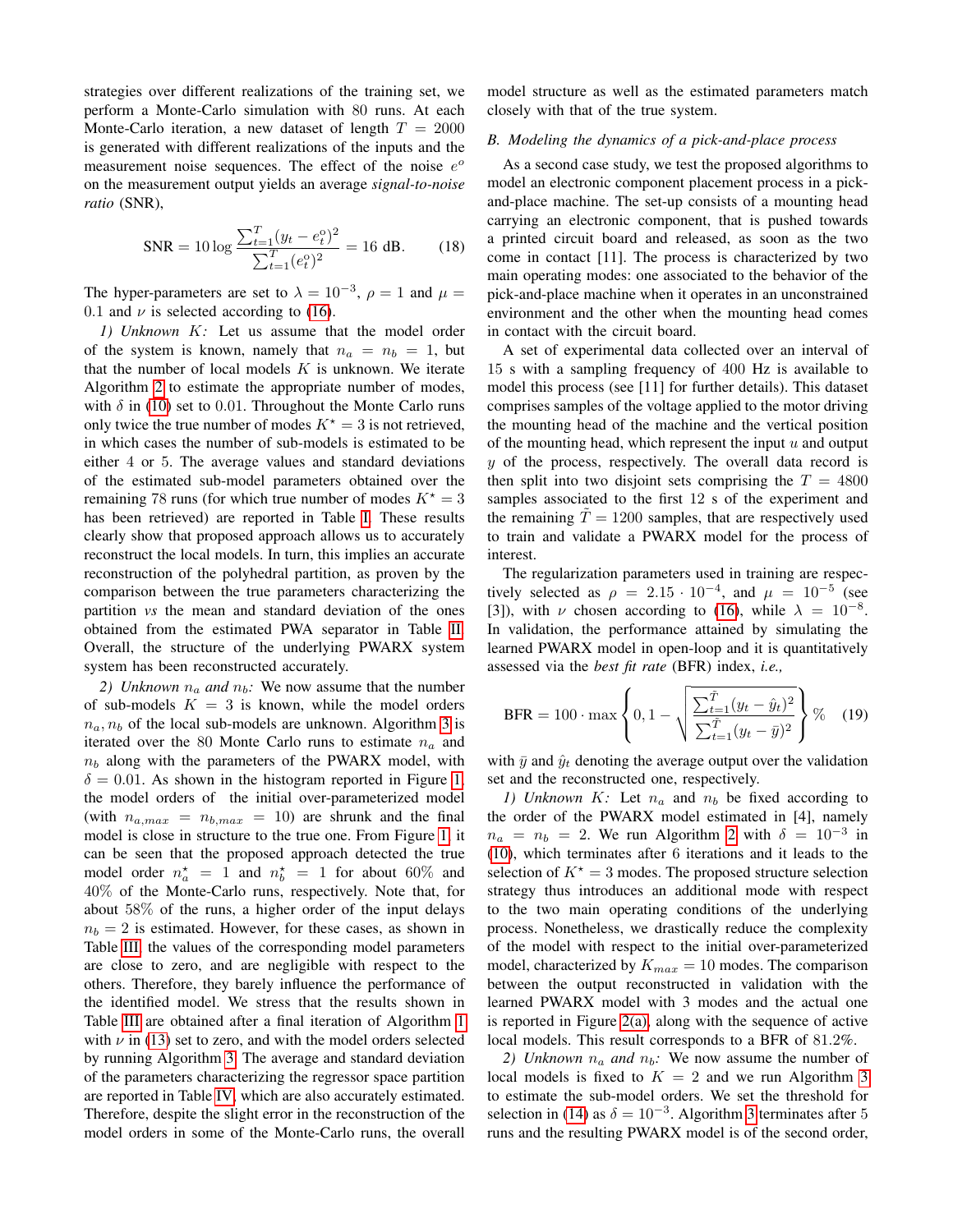#### TABLE I

<span id="page-6-1"></span>SUB-MODELS PARAMETERS (UNKNOWN K): TRUE VS ESTIMATED (MEAN±STANDARD DEVIATION) OVER 78 MONTE CARLO RUNS.

|                                        | modes   |                  |         |                  |         |                  |
|----------------------------------------|---------|------------------|---------|------------------|---------|------------------|
|                                        | $k=1$   |                  | $k=2$   |                  | $k=3$   |                  |
|                                        | true    | $mean \pm std$   | true    | $mean \pm std$   | true    | $mean \pm std$   |
| $\lfloor \theta^\star_{y,k} \rfloor_1$ | $-0.40$ | $-0.40 \pm 0.02$ | 0.50    | $0.50 + 0.01$    | $-0.30$ | $-0.30 \pm 0.02$ |
| $\theta^{\star}$<br>$y_k$ <sup>2</sup> | 1.00    | $1.00 \pm 0.01$  | $-1.00$ | $-1.00 + 0.01$   | 0.50    | $0.50 \pm 0.01$  |
| Θ*<br>$\tilde{y}, k$ <sup>3</sup>      | 1.50    | $1.48 + 0.07$    | $-0.50$ | $-0.50 \pm 0.02$ | $-1.70$ | $-1.70 + 0.04$   |



<span id="page-6-3"></span>Fig. 1. Numerical example (fixed number of modes): frequency of the selected orders  $n_a^*$  and  $n_b^*$ .



<span id="page-6-4"></span>Fig. 2. Pick-and-place machine: simulated *vs* actual output (top) and reconstructed mode sequence for fixed local model structure (left) and fixed number of sub-models (right).

<span id="page-6-2"></span>TABLE II POLYHEDRAL PARTITION PARAMETERS (UNKNOWN  $K$ ): TRUE VS ESTIMATED (MEAN±STANDARD DEVIATION) OVER 78 MONTE CARLO RUNS.

|         | first separator  | second separator |                |  |
|---------|------------------|------------------|----------------|--|
| true    | $mean \pm std$   | true             | $mean \pm std$ |  |
| 4.00    | $4.00 \pm 0.06$  | 5.00             | $5.01 + 0.08$  |  |
| $-1.00$ | $-1.00+0.00$     | 1.00             | $1.00 + 0.00$  |  |
| 10.00   | $10.00 \pm 0.13$ | $-6.00$          | $-6.01 + 0.11$ |  |

<span id="page-6-5"></span>between the simulated and reconstructed output in validation, along with the obtained active mode sequence, which corresponds to a BFR of 79.8%. It can be observed that the estimated PWARX model with simpler model structure is still able to accurately describe the behavior of the placement process.

# VI. CONCLUSIONS

namely  $n_a^* = n_b^* = 2$ . Thus, the complexity of the initial over-parameterized model with  $n_{a,max} = n_{b,max} = 10$  is shrunk, leading to a much simpler model, which is same as the one used in [4], [3]. Figure [2\(b\)](#page-6-5) shows the comparison

<span id="page-6-0"></span>The paper has presented a preliminary study on the application of *regularization-based* strategies to select the model structure of a PWARX model. The proposed approaches combine the selective power of existing shrinkage techniques with heuristics, thus providing a tool for data-driven model structure selection. The results obtained in the considered